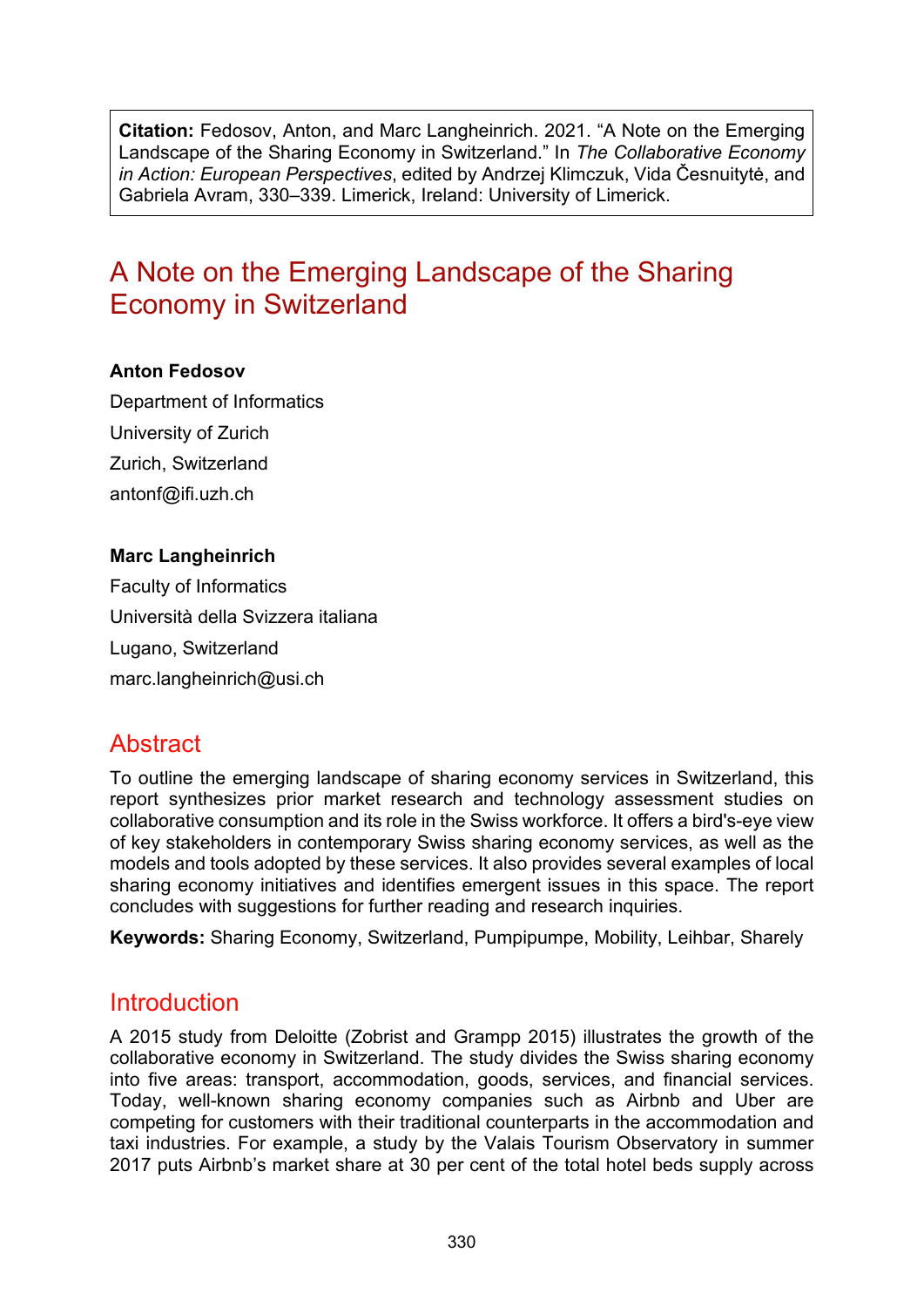Switzerland (Walliser Tourismus Observatorium 2017). This number has most likely increased since then.

Drawing on two prior in-depth inquiries of the state of the collaborative economy in Switzerland (von Stokar et al. 2018; Zobrist and Grampp 2015), this report puts forward the question: "What are the key characteristics of the Swiss sharing economy landscape?" The report is organized as follows. To begin, the authors present the adopted definition of the sharing economy in Switzerland; then, they offer three main questions that can be used to chart the current landscape of the sharing economy in the country. Next, the report provides several examples of sharing economy initiatives, briefly outlines the national context, the current developments, and the emergent issues within this space. The report concludes with the suggested readings and enumerates a few potential directions for future research.

### **Definition**

There is no agreed definition of the sharing economy in Switzerland. For example, the recent comprehensive inquiry of the national sharing economy landscape (von Stokar et al. 2018) considers the sharing economy as a special case of the platform economy. However, the Swiss Federal Council, in their "Report on the central framework for the digital economy" (The Swiss State Secretariat for Economic Affairs 2017), has largely agreed upon the European Commission definition of the collaborative economy as "a complex ecosystem of on-demand services and temporary use of assets based on exchanges via online platforms" (European Commission 2015). The report has also acknowledged that the transactions in the sharing economy do not imply transfer of ownership of a resource and involve time-limited use of resources. What is more, the report suggests accounting for peer-to-peer as well as hybrid models (i.e., businessto-consumer) of the sharing economy as usually, both offerings are widely present side by side within a single online marketplace or a platform.

# Key Questions

This report briefly outlines existing types and models of the collaborative economy in Switzerland, identifies key stakeholders, and illustrates technological tools used to support the collaborative economy in Switzerland.

#### 1. What Types and Models of Collaborative Economy Are Present in Switzerland?

Airbnb and Uber are successful in large parts of Switzerland (Zobrist and Grampp 2015). In addition, an increasing number of start-ups have formed in the area (Ingber and Jürgensen 2014). The most popular ones have already expanded their business abroad. For example, Housetrip from Lausanne, a Swiss equivalent of Airbnb, has become one of the largest platforms for renting places across Europe. It was recently acquired by TripAdvisor. Sharoo, a car-sharing start-up from Zurich, is considered a pioneer in the field of software development for vehicle-sharing platforms (Zobrist and Grampp 2015). Mila.com, a platform for matching tech-savvy individuals (both professionals and private persons) with consumers in need of tech assistance, has expanded to 150 European cities.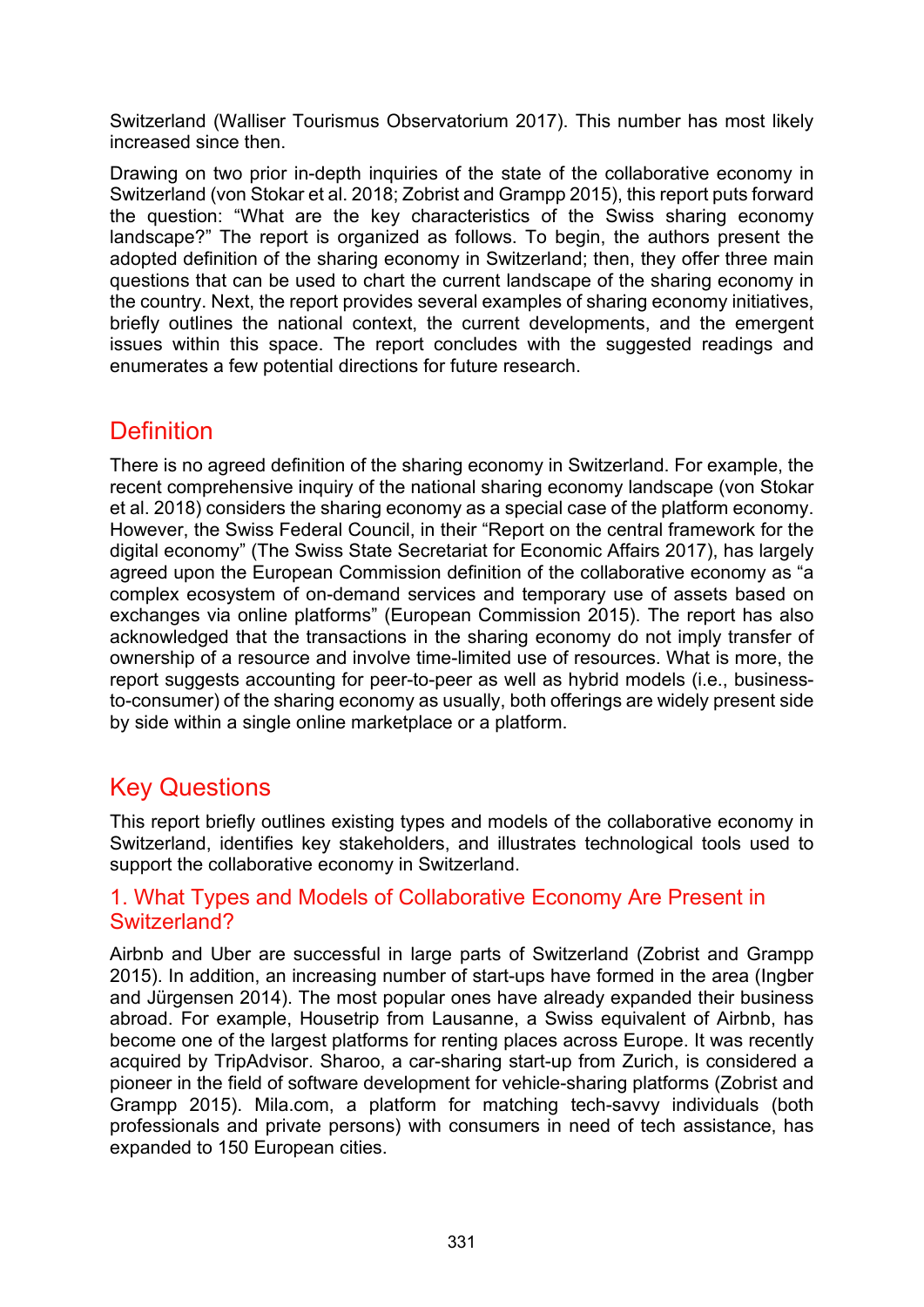It seems that most of the Swiss sharing platforms adopt a classic model of revenue generation: retaining a transaction fee (in per cent of the transaction value or using a fixed fee) each time they match a producer and a consumer. However, there are local grassroots initiatives that seem to be operating based on altruistic and communal values. For example, Pumpipumpe ([www.pumpipumpe.ch\)](https://www.pumpipumpe.ch/) is an online service that provides a set of stickers for one's mailbox to let neighbours see what things one can borrow. It offers a search and map interface to find available household items from close-by neighbours, as well as a messaging service to coordinate exchanges. However, it does not specify how the sharing transaction should take place. There is no monetary compensation explicitly designed and endorsed by the platform.

#### 2. Who Are the Key Stakeholders in the Collaborative Economy in Switzerland?

The main stakeholders in the Swiss collaborative economy are predominantly businesses (including start-ups) that establish online platforms for delivering goods and services to individuals. However, there are occasional federal (e.g., as in the promotion of Mobility car-sharing through the federal rail services) and local governmental collaboration (e.g., as in Publibike.ch, a bike-sharing initiative operated by the Swiss Post, which collaborates with municipalities in setting up bikes in several Swiss cities) with the ecosystem of the collaborative economy. Several grassroots initiatives and non-profit enterprises are also present. However, their role in the overall ecosystem seems still small. In addition to the above-mentioned Pumpipumpe, an advocacy group called Sharecon (http://sharecon.ch) has promoted sharing economy initiatives in Switzerland (since 2013) and supports founders by providing networking opportunities with industry, policymakers, and society at large.

Large Swiss companies such as Migros (supermarkets), Mobiliar (insurance), Nestlé (food), SBB (rail) and Swisscom (telecommunication) have also realised the potential of the sharing economy (Zobrist and Grampp 2015). The political framework for startups in Switzerland is relatively good, given established infrastructure, a wellfunctioning labour market, high education standards and low regulatory hurdles. Nevertheless, experts identified several challenges when it comes to sustaining sharing economy start-ups: little financial support beyond developing the initial idea (e.g., particularly when a product reaches the market), the relatively small size of the Swiss market, and high labour and production costs (Zobrist and Grampp 2015).

Overall, a large majority of Swiss consumers (63%) agrees that the collaborative economy, in general, offers a more sustainable way to use underutilized resources (Zobrist and Grampp 2015). Nevertheless, the authors are not aware of the policies/mechanisms in place to secure its sustainable future. While there is growing governmental interest in supporting car-sharing initiatives (e.g., Mobility), stronger incentives (e.g., tax breaks for the shared car use) and more active participation overall would be beneficial to support and promote collaborative economy initiatives. In addition to that, only a few non-profits operate in the Swiss sharing economy—most businesses in this area are for-profit. What is more, despite the historical importance of local communes in Swiss society, few community-based non-profit initiatives are active in the sharing economy sector.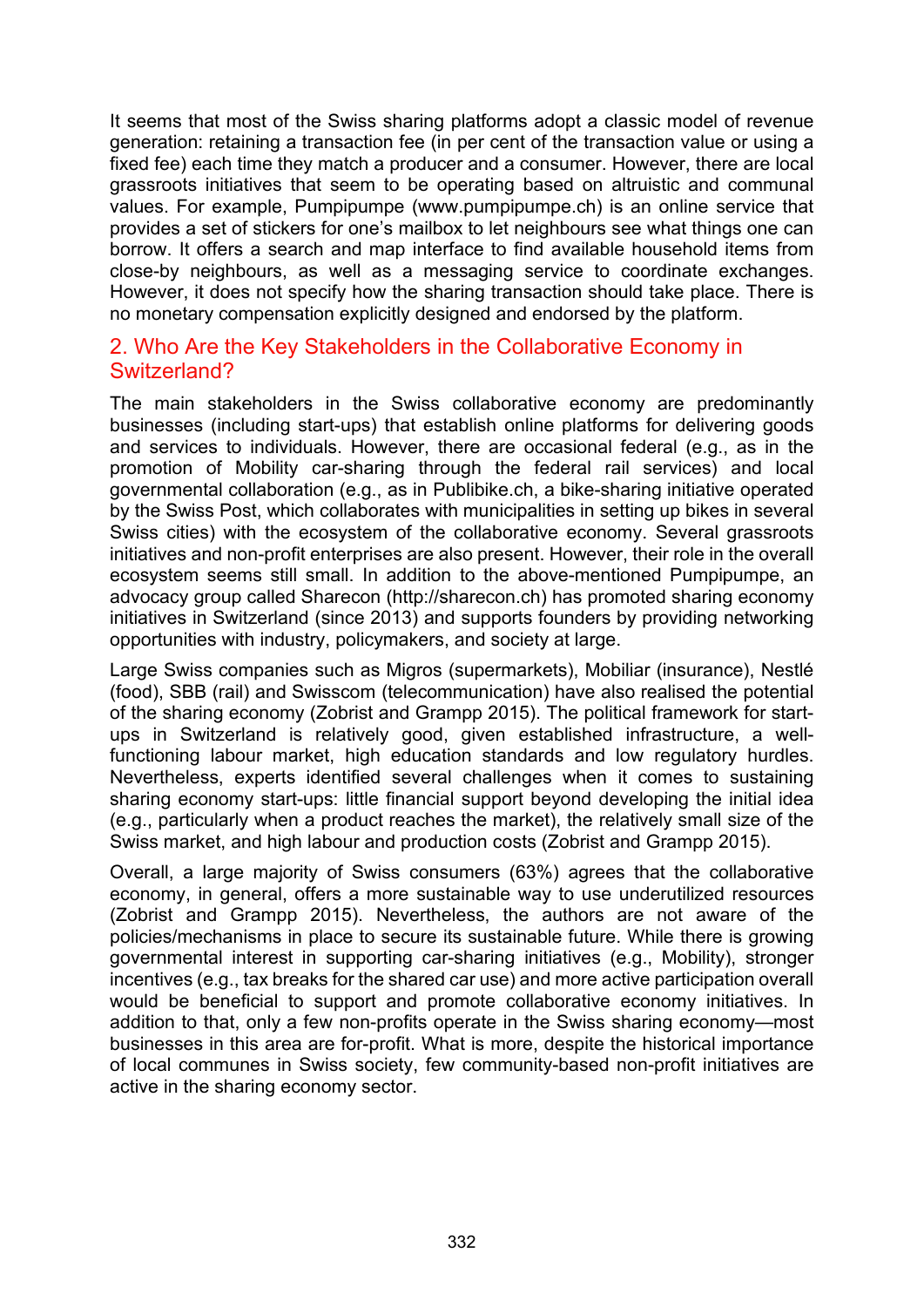#### 3. What Are the Technological Tools Used to Support Collaborative Economy Initiatives?

Smartphones and online platforms are ubiquitously used by consumers and producers of sharing economy services. An April 2017 study ranks Switzerland #3 in worldwide smartphone penetration (Newzoo 2017). Consequently, fielding online-based/mobile sharing services have a low barrier of entry in Switzerland.

For example, Sharoo developed its own car-sharing software that allows finding and unlocking vehicles using consumer smartphones (Burkhard 2014). Similarly, the carsharing initiative from Luzern, Mobility.ch, uses RFID-based readers to provide access to their car fleet. Due to the partnership with Swiss Federal Railways (Schweizerische Bundesbahnen, SBB), customers can use the popular SwissPass card (which typically stores electronic versions of rail passes but also supports other types of tickets, such as ski passes) to also hold their Mobility "key" to access any of over 3000 Mobility vehicles across the country.

A dozen of food cooperatives (e.g., ortoloco.ch) and solidarity community-gardening associations use a specialised open-source platform Juntagrico [\(https://juntagrico.org\)](https://juntagrico.org/), to coordinate their day-to-day activities (e.g., task allocation, billing, shareholder management) and handling interactions with community members (e.g., administer subscriptions for delivery fruits and vegetables).

## **Examples**

The local resource sharing community Pumpipumpe, founded in Bern in 2012, provides a set of stickers that can be put on a mailbox to let neighbours know what household items one is willing to share. Being a low-tech solution, the service neither specifies how the sharing of those items would be arranged nor endorse any monetary compensation—it is up to the individuals to agree on terms of use and arrangements for a return. The pre-defined images on the stickers vary from common household items (e.g., a bike-pump) and tools (e.g., a drill), to rarely used kitchen appliances (e.g., a pasta maker), to typical Swiss cookware such as fondue sets. One can design their own sticker as well, in case none from the standard set match.

#### Pumpipumpe

It is a non-profit association that seeks to support face-to-face encounters of neighbours. The association is run entirely by volunteers. All revenues collected from the sale of the sticker sets (7 Swiss Francs/Euros for a set of 50) cover the printing and shipping costs. This rather simple idea quickly gained popularity outside Switzerland. Now, over 24,000 households participate worldwide. Pumpipumpe is an interesting example of a sharing economy service that promotes trust, encourages sustainable consumption, facilitates social encounters, and fosters the development of local communities.

Note that a for-profit version of Pumpipumpe also exists in Switzerland: Sharely (http://sharely.ch), the "local online rent and share platform." They have a refined web search interface that can accommodate some specific requests, for example, categories of items or locations. A dedicated smartphone app allows one to quickly reach out to an owner to initiate a transaction. In contrast to Pumpipumpe, Sharely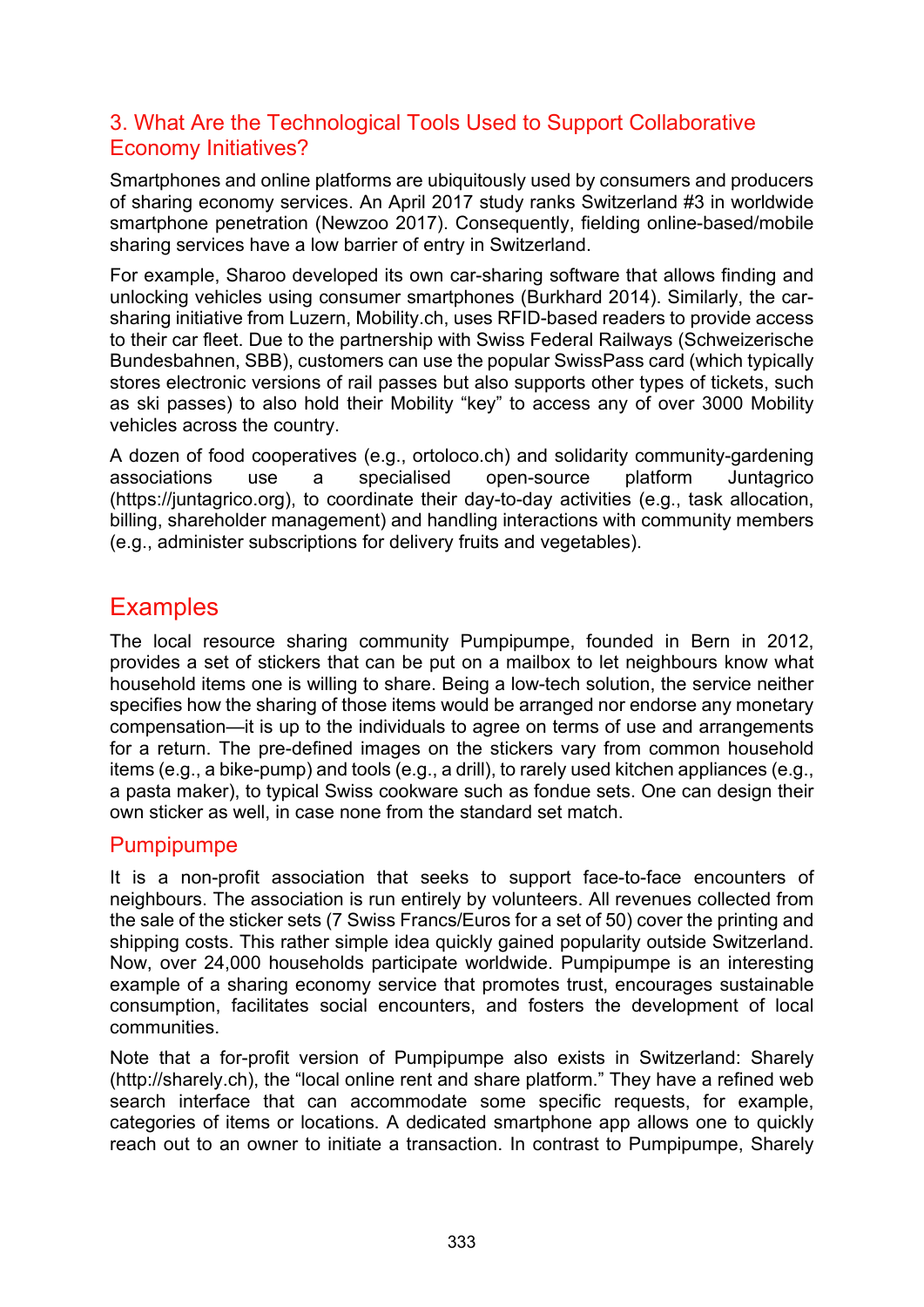implements a reputation review system using ratings from peers upon completion of the transaction (i.e., a return of an item).

#### Mobility.ch

A cooperative from Luzern, founded in 1997, is a pioneer in car-sharing in Switzerland. Mobility uses the same model as Zipcar, providing time-based access to over 3000 vehicles in nine different categories. However, in contrast to Zipcar, Mobility is a cooperative, with nearly 40% of its 177,000 customers being members. Rates are based on the number of kilometres driven and the time spent having reserved the vehicle (fuel is included in the mileage, with each car featuring a specific debit card that one can charge refuelling to). Mobility developed its own car-sharing software, called MobiSys. It uses RFID-based readers installed in each car to provide access to its car fleet. Customers can link their existing RFID-enabled multi-purpose SwissPass card to unlock a vehicle (otherwise, a Mobility-specific RFID card is given out).

Contrary to other car-sharing services such as Car2Go, Mobility requires that each vehicle be returned to its specific parking spot at the end of the rental (similar to Zipcar). However, a recently established Mobility subsidiary operating under the brand Catcha-Car (www.catch-a-[car.ch/en/about/\)](https://www.catch-a-car.ch/en/about/) introduced a "free-floating" car scheme, where the vehicle can be dropped at a public parking or curbside parking within a residential zone. Similarly, to Car2Go, vehicles can be located using a smartphone a Catch-a-Car has only offered their service within the cities of Basel and Geneva. In the summer of 2019, the service was rebranded as "Mobility Go" and is now fully integrated into the Mobility ecosystem. Until early 2019 Mobility used to hold a share in a Sharoo AG [\(http://sharoo.com\)](http://sharoo.com/), which provides a platform for sharing private cars. Car owners install a controller box in their car, which enables Sharoo consumers to open and lock the car using the Sharo. Car owners can then set availability times and rates directly in the a

#### Leihbar (www[.leihbar.ch](https://www.leihbar.ch/))

It is one of the few tool libraries in Switzerland. It was founded in Bern in 2019 by the Swiss Consumer Protection Foundation. The library operates as a non-profit association; it has been run by twenty volunteers and has served over 200 members since its inception in March 2019. The yearly membership of 60 Swiss francs gives a member unlimited access to over 350 tools. The tools varied from simple hand tools for home and garden maintenance (e.g., pipe clamps, a wheelbarrow) to high-end power tools (e.g., Mitre saws, air compressors) to items for leisure (e.g., a dinghy, a sled). Leihbar uses state-of-the-art software among tool libraries myTurn (https://myturn.com) to handle the loans and to maintain the tools' inventory.

# **Context**

When it comes to the overall perception of sharing economy services in Switzerland, the Deloitte study (Zobrist and Grampp 2015) finds that 55% of Swiss consumers are willing to use sharing economy platforms, in contrast to 45% of the US consumers. However, the study also finds significant regional differences within Switzerland: while in the French-speaking part of Switzerland (roughly 23% of the population), 65% of participants are in favour of sharing economy services, only 32% of consumers in the German-speaking parts (which represents about 63% of the population). No data exists for the Italian-speaking or Romansch-speaking parts of the country (8% and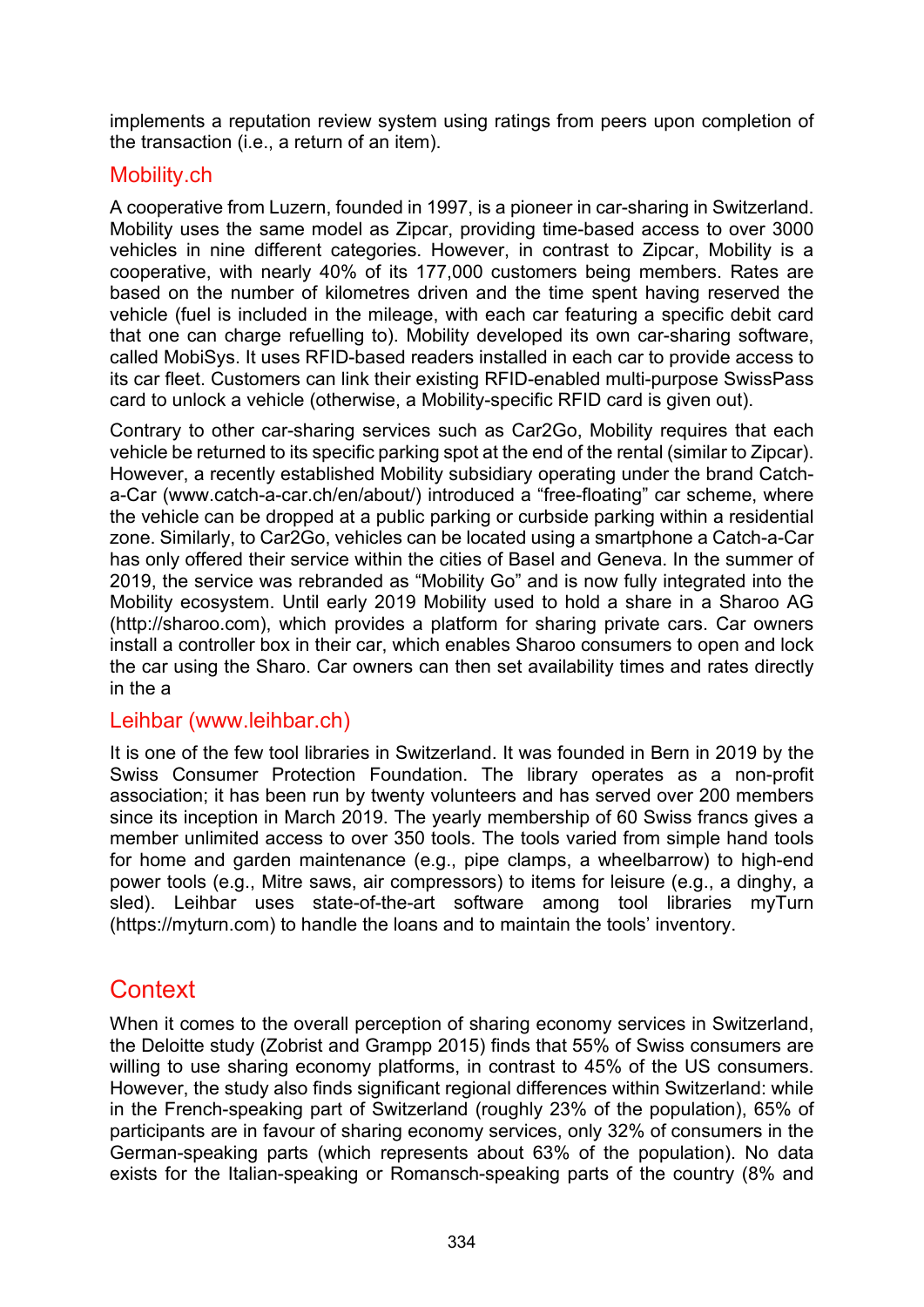0.5% of the population, respectively). Despite these differences, Swiss consumers seem to be overall in agreement that the collaborative economy will lead to lower prices and a wider choice of options.

The Gottlieb Duttweiler Institute conducted a representative survey (Frick, Hauser, and Gürtler 2013) of people in Switzerland and Germany about their willingness to share and what motivates them to do so. The most shared categories of items were personal recommendations (e.g., travel tips), food, books, music collections, and tools. When it comes to motivations to share, the Swiss mainly pursue social aspirations (e.g., maintain social ties), they are also gladly willing to engage in sharing because it is fun to do things together instead of alone; it is good for the environment and the community at large.

With regard to policy, there seems to be no specific framework in place that regulates sharing economy business models. Some legal experts argue that many of the legal questions and uncertainties can be answered using existing laws and regulations (von Stokar et al. 2018; Zobrist and Grampp 2015). Nevertheless, there are growing concerns (Zobrist and Grampp 2015) of politicians and the general public about safety (for taxi services, e.g., via Uber) and hygiene standards (for room rentals, e.g., via Airbnb).

One of the most debated questions in Switzerland regarding the legal challenges of the sharing economy is whether the workforce behind an online sharing platform (e.g., Uber drivers) should be considered self-employed or rather employed by the platform operator (Auf der Maur and Gassmann 2017). The Swiss Federal Council report (The Swiss State Secretariat for Economic Affairs 2017) questions the lasting value of a "one-size-fits-all" regulatory approach to this issue because new working/business models rise and develop quickly, and instead recommends assessing each individual platform and their employment model on a per-case basis.

Another resolution came with regards to current Swiss rental law. After a three-month consultation process, the Swiss government suggest minor amendments to Swiss tenancy law (Der Bundesrat 2018), where subletters (as in the case of Airbnb) need to obtain a landlord's general permission to sublet repeatedly over a given period, relaxing prior obligation to ask permission and report every paying guest every time they want to rent.

For further details on the required actions and recommendations, see a comprehensive report (von Stokar et al. 2018) commissioned by the Swiss Foundation for Technology Assessment (TA-SWISS).

## **Developments**

A survey from Deloitte (Grampp and Zobrist 2016) on the workplace of the future in Switzerland suggests that the growth of the digital and sharing economy led to more individuals establishing themselves as micro-entrepreneurs. According to their study, one in four working people in Switzerland currently works as a freelancer. When it comes to the remaining 75%, one-third of them would like to do so in the next year. The contemporary sharing economy services encourages people to offer and provide services via online platforms. Consequently, the rise of such services is considered by the study authors as the main driver of the freelancing trend. What is more, the study concludes that alternative workplace forms, such as co-working spaces or working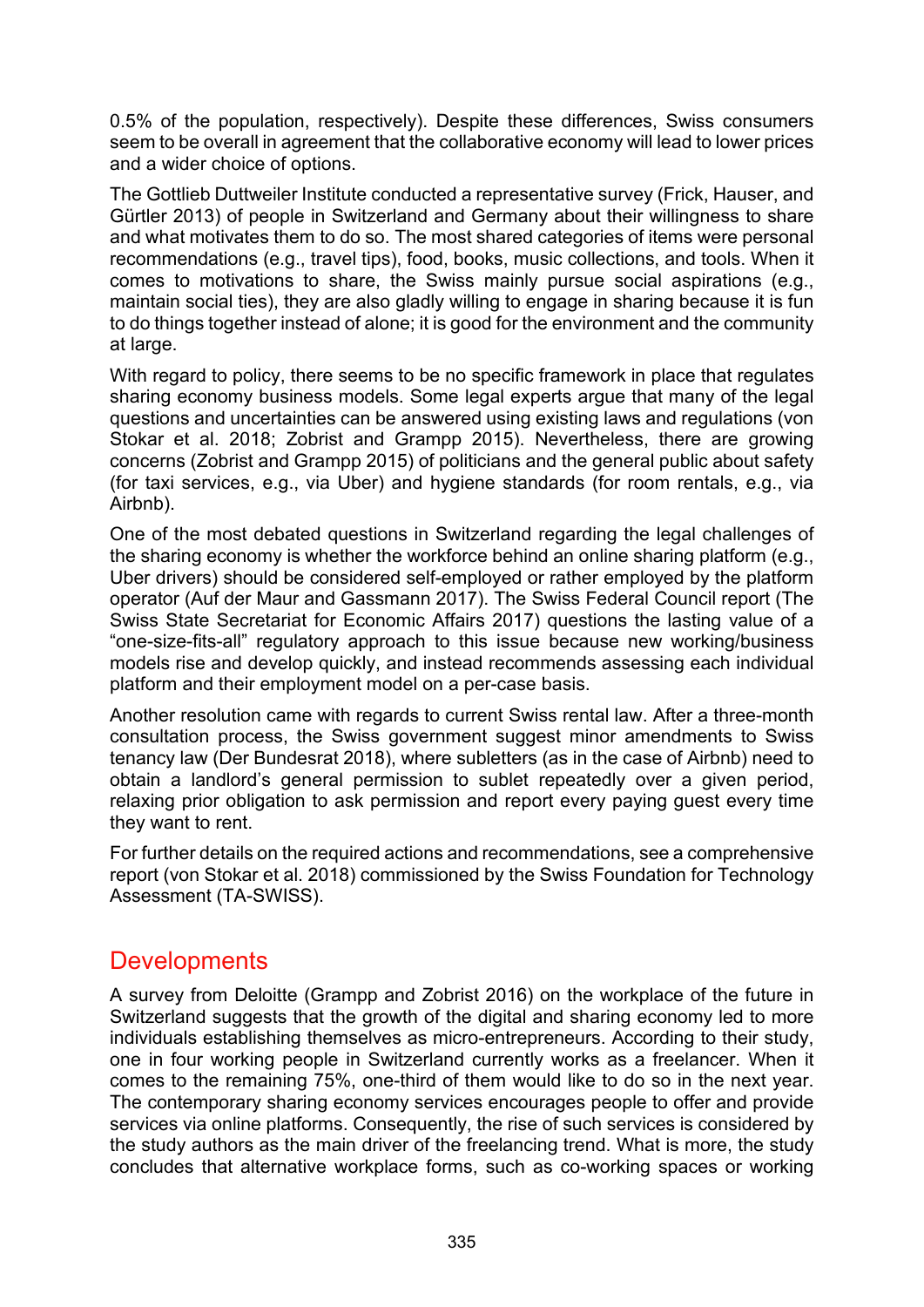from home arrangements, become increasingly important for the Swiss workforce. The knowledge-intensive industries started to recognise this trend and seek to develop adequate solutions to leverage mobile workstyles.

Concerning the development of the sharing economy in Switzerland, the TA-SWISS study (von Stokar et al. 2018) predicts that the high-level of education of the Swiss workforce, well-developed industries (e.g., IT sector), fair digital expertise among the Swiss population as well as pragmatic legislation create favourable conditions in the country to exploit economic and social potentials of the sharing economy. However, the high purchasing power of the Swiss population could stand in the way of the growth of sharing economy services.

### **Issues**

The recent study of the sharing economy landscape in Switzerland (von Stokar et al. 2018), commissioned by TA-SWISS, not only illustrates the particular opportunities and challenges of the sharing economy in the country but also offers a set of strategies in order to maintain its positive dynamic development, as well as provides actionable recommendations how to mitigate its potential negative consequences. In particular, they outline the three biggest challenges for policymakers:

- 1) The ways data and data protection issues are managed by sharing economy platforms. The data that peer-producers and peer-consumers leave on sharing economy platforms (e.g., transaction details, profiles, reputation scores) has a high-value for platform operators. However, the end-users have no clear understanding of how this data will be used, as well as have limited control of its future dissemination. This can create undesirable effects that can lead to mistrust in platform operators.
- 2) The impacts of the platform economy on the labour market and social insurance (e.g., social security funds). In the event of rapid expansion of the platform economy, three main risks have to be addressed within future legal provisions: (i) the monetization of unpaid volunteer work; (ii) health issues for the working population, and (iii) the casualization of employment (e.g., lower job security, insufficient pay, less social security).
- 3) The consequences of the rapid expansion of sharing economy platforms on the competitiveness of the Swiss economy and business innovation. In order to ensure future competitiveness, Swiss business players should invest in developing their expertise in exploring the aspects of digitalisation of their existing business models (e.g., through integrating novel distribution channels offered by the sharing economy). In turn, administrative authorities and legislators are required to monitor the various markets and apply competition law as needed in order to prevent the formation of monopolies.

## Related Research Groups and Industry Efforts

Felicitas Morhart and Katharina Hellwig, researchers of the Faculty of Business and Economics of the University of Lausanne, have an extensive publication record in the sharing economy scholarly area. They especially focus on this phenomenon from marketing and consumer behaviour perspectives.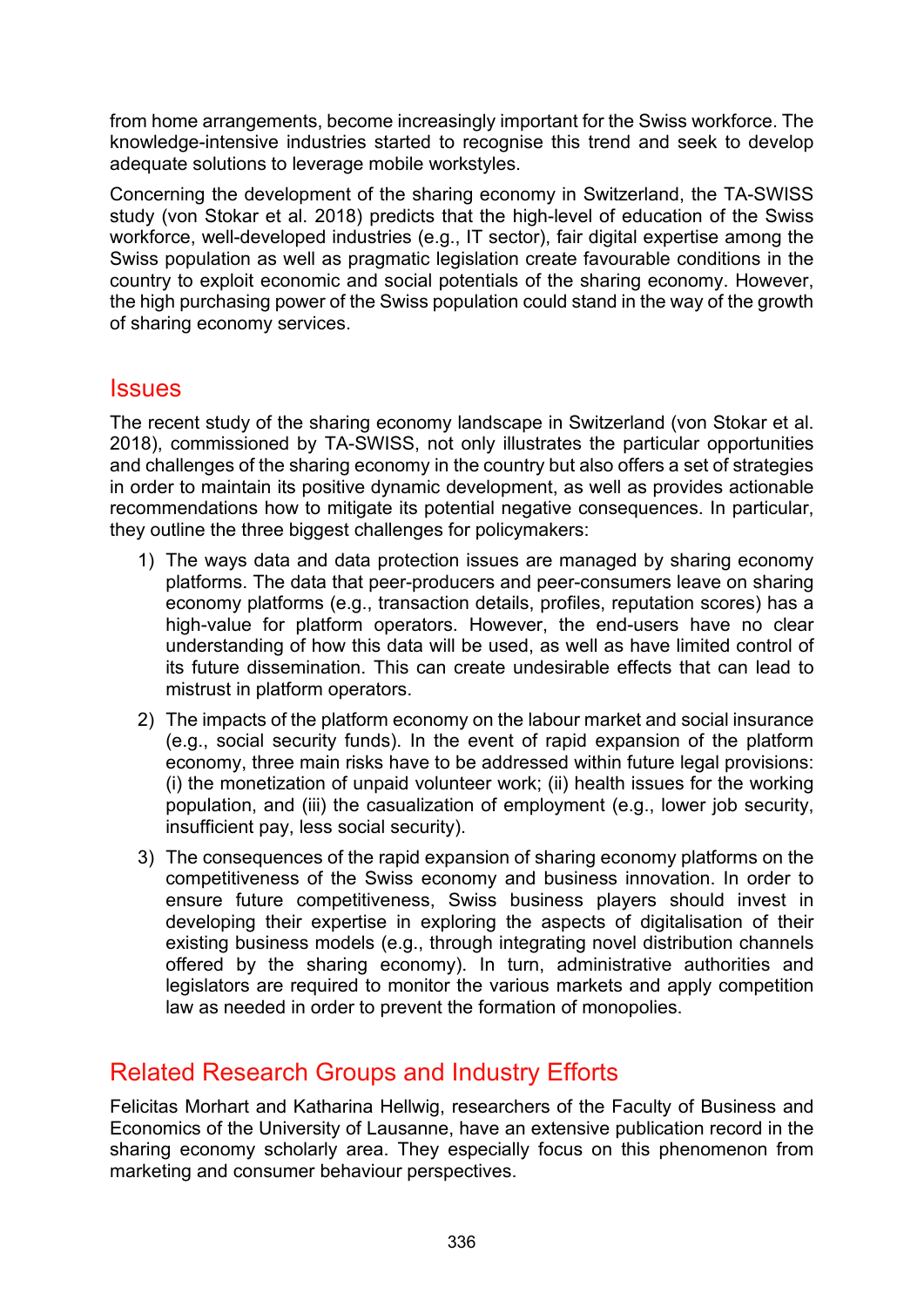Claudia Binder, head of the Laboratory for Human-Environment Relations in Urban Systems at the School of Architecture, Civil and Environmental Engineering at EPFL, investigates the rebound effects and the related environmental impacts of the sharing economy.

Marlyne Sahakian, a researcher at the Institute of Sociological Research at the University of Geneva, explores the roles of alternative economies in relation to environmental concerns and social equity. She is particularly interested in the context of household energy and food consumption.

[Anton Fedosov](https://www.ifi.uzh.ch/en/zpac/people/anton.html) (University of Zurich) and [Marc Langheinrich](https://uc.inf.usi.ch/team/langheinrich/) (USI Lugano) explore the role of interactive technologies to support sharing economy initiatives. Stemming from the systematic literature review of physical and digital sharing practices (Fedosov, Albano, and Langheinrich 2018), they developed a design toolkit and a corresponding methodology for the creation of novel sharing economy services and tools (Fedosov, Kitazaki, Odom, and Langheinrich 2019).

Sharecon.ch is a non-profit organization that promotes sharing economy initiatives in Switzerland and supports local start-up founders by providing networking opportunities with industry, policymakers, and media.

# Future Directions of Research

This report highlights several research avenues that one can explore in their distinct scholarly area (e.g., legal studies, economics, sustainable consumer behaviour). For example, by employing quantitative research approaches and conducting representative surveys among peer-consumers and peer-producers, one could investigate the environmental impact of the sharing economy and determine its rebound effects (e.g., how the saved or earned money are actually spent).

In turn, the authors are particularly interested in investigating the sharing economy initiatives in Switzerland, adopting qualitative research and design research approaches to examine the mechanics of how the sharing of underutilized resources plays out in practice. Future research could conduct a comparative study eliciting and contrasting the characteristics of different models in the sharing economy, ranging from mostly physical peers' encounters (e.g., the Pumpipumpe approach) to both physical and digital interactions (e.g., Bern's Leihbar physical space and an online inventory for tool requests), to dominantly digital interactions among peers (e.g., Sharely, a local online marketplace). A better understanding of the practices surrounding the different models, their boundaries, and limitations, as well as employed physical/digital innovations (e.g., Pumpipumpe's sticker system paired with an interactive map) contributes to social exchange literature and adds to Human-Computer Interaction research on local resource sharing communities that facilitate social encounters among members and encourage sustainable consumption practices at large.

### **Summary**

Drawing on prior market research and technology assessment studies, this report provided a (non-exhaustive) collection of the main developments of the state of the sharing economy in Switzerland from 2015 until 2019. The authors described the major players, the typical examples of the Swiss sharing economy initiatives, outlined the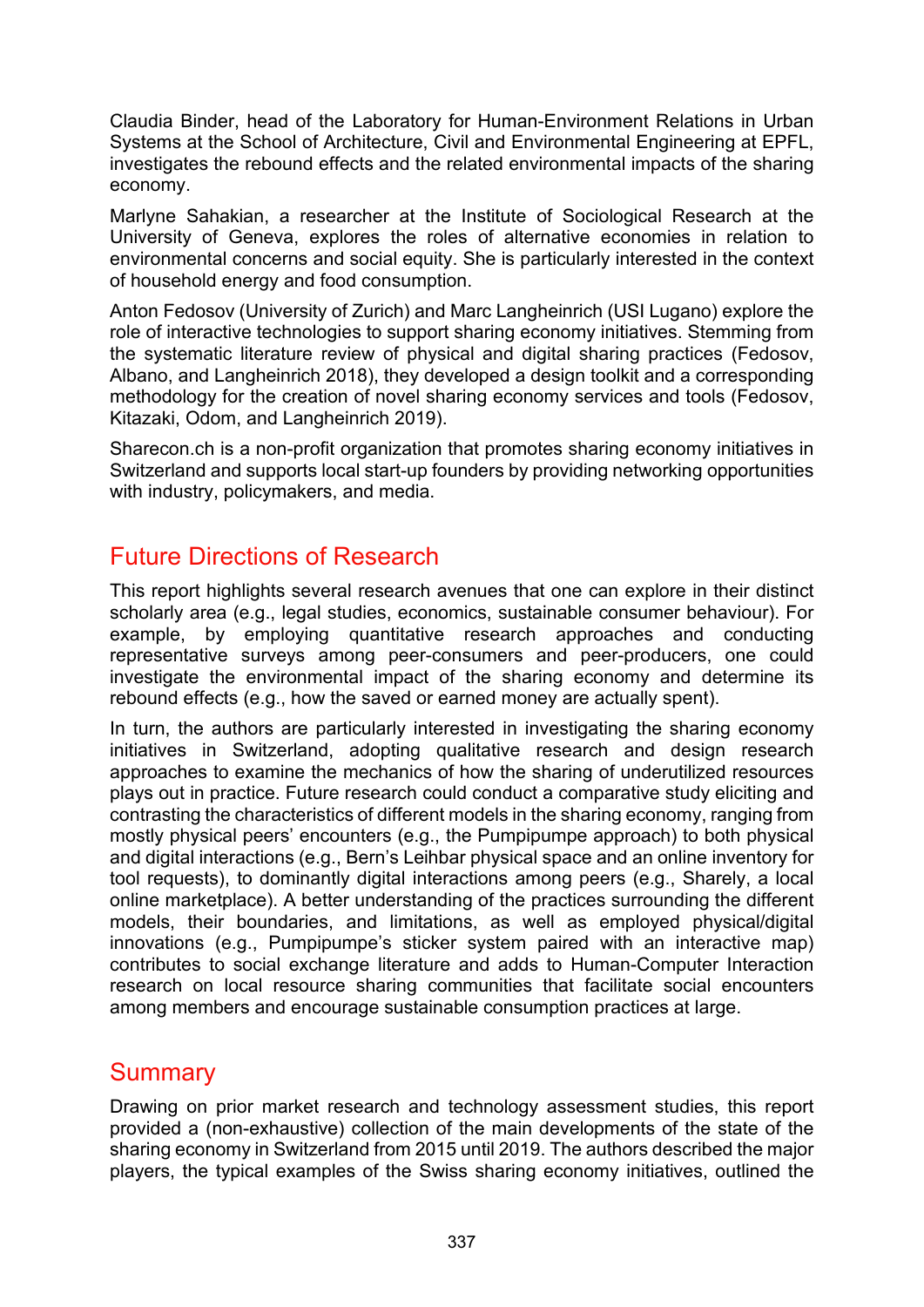consumer attitudes when it comes to sharing, and demonstrated the emergent issues for policymakers with regard to scaling the sharing economy in the national context.

### References

- Auf der Maur, R., and Gassmann, J. (2017). *Sharing Economy: No Need for New Regulation in Switzerland*. Accessed: 9 June 2020, from www.expertguides.com/articles/sharing-economy-no-need-for-new-regulation-inswitzerland/arvllodw
- Burkhard, D. (2014). *Share this! 4 Sharing Economy Services You Should Know*. www.newlyswissed.com/4-sharing-economy-services-know-switzerland/
- Der Bundesrat. (2018). *Untermiete: Bundesrat will Mietrechtsverordnung ergänzen* (*Subleased: Federal Council wants to supplement tenancy law ordinance*). Accessed: 9 9 June 2020. from www.admin.ch/gov/de/start/dokumentation/medienmitteilungen.msg-id-70170.html
- Fedosov, A., Albano, J., and Langheinrich, M. (2018). Supporting the Design of Sharing Economy Services: Learning from Technology-Mediated Sharing Practices of both Digital and Physical Artifacts. *Proceedings of the 10th Nordic Conference on Human-Computer Interaction. NordiCHI "18*, 323–337. https://doi.org/10.1145/3240167.3240203
- Fedosov, A., Kitazaki, M., Odom, W., and Langheinrich, M. (2019). Sharing Economy Design Cards. *Proceedings of the 2019 CHI Conference on Human Factors in Computing Systems. CHI "19*, 1–14. https://doi.org/10.1145/3290605.3300375
- Frick, K., Hauser, M., and Gürtler, D. (2013). *Sharity. Die Zukunft des Teilens* (*Sharity: The future of sharing*). www.gdi.ch/de/publikationen/studien-buecher/sharity
- Grampp, M., and Zobrist, L. (2016). *The workplace of the future. How digital technology and the sharing economy are changing the Swiss workforce*. www2.deloitte.com/ch/en/pages/consumer-business/articles/workplace-of-thefuture.html
- Ingber, L., and Jürgensen, N. (2014). *Nutzen statt besitzen* (*Use rather than own*). NZZ. Accessed: 9 June 2020, from www.nzz.ch/schweiz/nutzen-statt-besitzen-1.18377330
- Newzoo. (2017). *Global Mobile Market Report 2017*. https://newzoo.com/insights/trend-reports/global-mobile-market-report-light-2017/
- The European Commission. (2015). *Upgrading the Single Market: more opportunities for people and business*. Accessed: 9 June 2020, from Communication from the Commission to the European Parliament, the Council, the European Economic and Social Committee and the Committee of the Regions. COM/2015/0550 final website: https://eur-lex.europa.eu/legal-content/EN/TXT/?uri=CELEX:52015DC0550

The Swiss State Secretariat for Economic Affairs. (2017). *Bericht über die zentralen Rahmenbedingungen für die digitale Wirtschaft* (*Report on the central framework for the digital economy*). www.seco.admin.ch/dam/seco/de/dokumente/Wirtschaft/Wirtschaftspolitik/digitalisi erung/Bericht\_Rahmenbedingungen\_Digitale\_Wirtschaft.pdf.download.pdf/Bericht \_Rahmenbedingungen\_Digitale\_Wirtschaft\_de.pdf